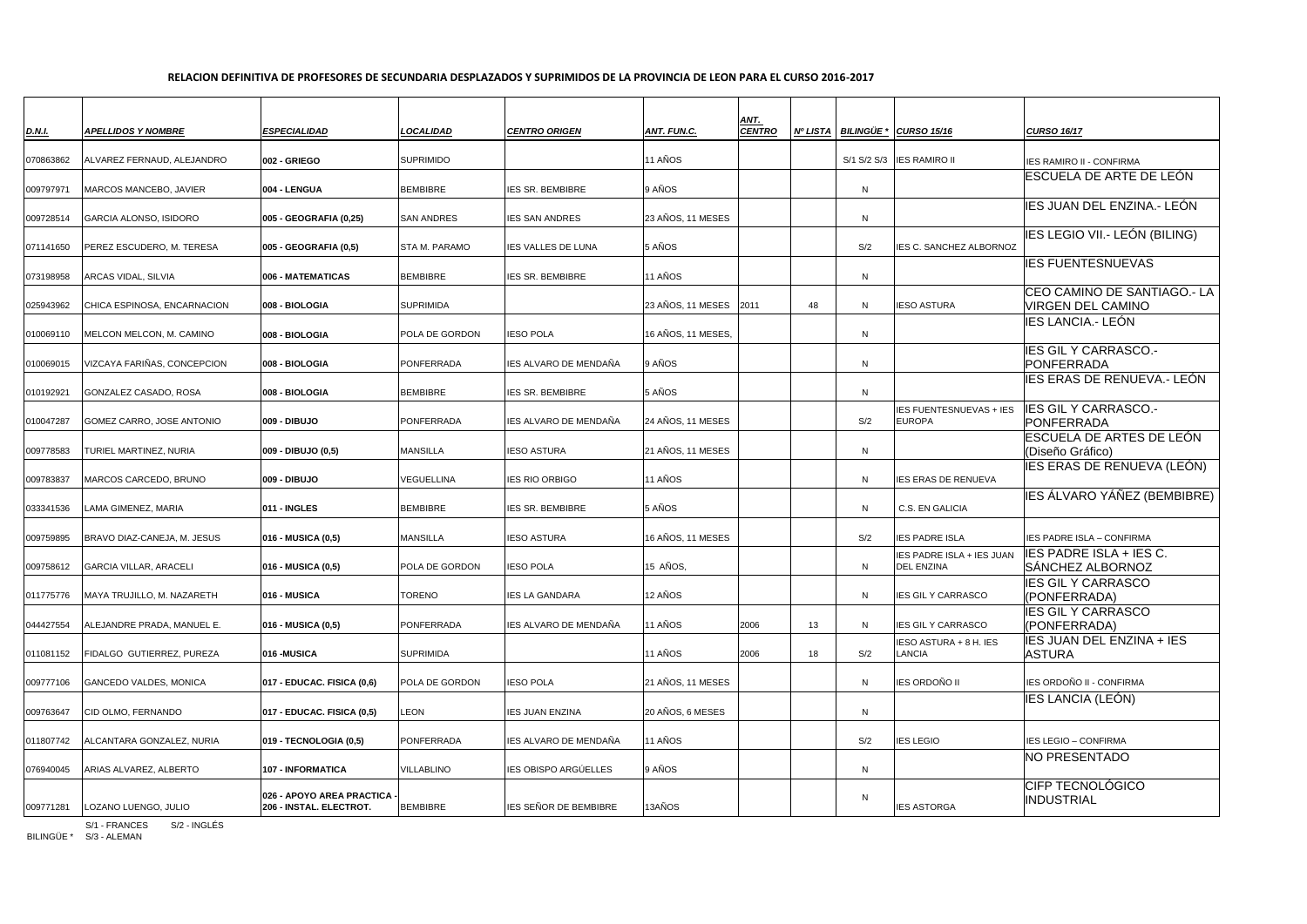## **PROFESORADO PENDIENTE DE DESTINO POR CUMPLIMIENTO DE SENTENCIA, RESOLUCIÓN DE RECURSO U OTRAS CAUSAS - 2016/2017**

| <b>DNI</b> | <b>APELLIDOS Y NOMBRE</b>      | <b>ESPECIALIDAD</b> | <b>CURSO 2015-2016</b>               | <b>CURSO 2016-2017</b> |
|------------|--------------------------------|---------------------|--------------------------------------|------------------------|
| 076815828  | GONZALEZ MARTINEZ.<br>MANUEL   | 001 - FILOSOFIA     | IES JUAN DEL ENZINA                  | IES JUAN DEL ENZINA    |
| 11945606   | MIGUEL MIGUEL. MIGUEL<br>ANGEL | 0592 - 011 - INGLES | ADSCRIPCION EN EL<br><b>EXTERIOR</b> | EOI LEON               |